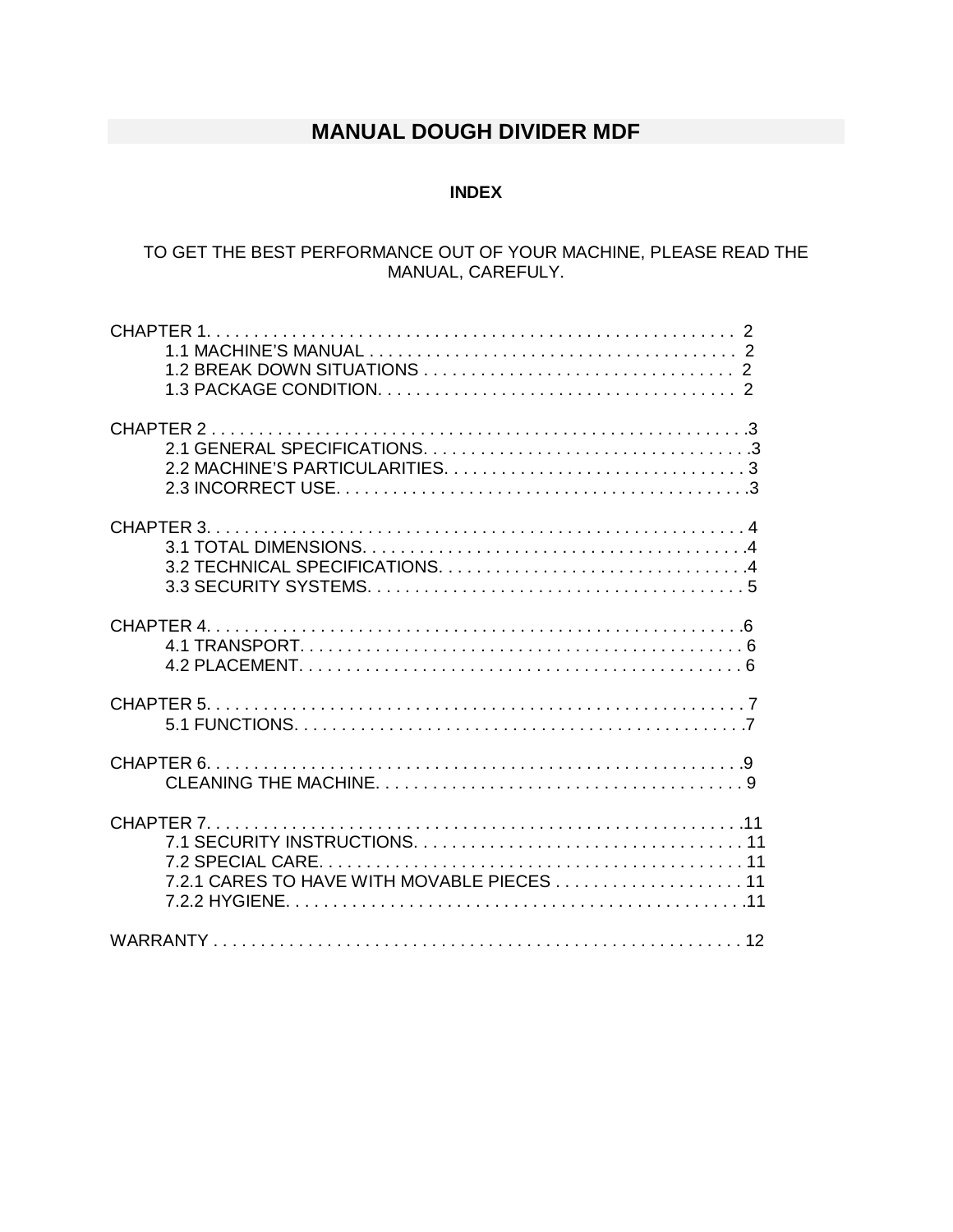# **GENERAL DESCRIPTION**

The usage and maintenance manual of the machine is important and must be kept in a safe place.

It's obligatory to read the machine's usage manual, before using it for the first time and it should be consulted every time a maintenance or usage doubt appears.

#### **1.1.- MACHINE'S MANUAL**

- Before using the manual dough divider read these instructions and specially the security chapter.
- This manual must be kept where all machine users can easily consult it and in a safe place, avoiding water, dough, sun, etc.

# **1.2.- BREAK DOWN SITUATIONS**

# **THE MANUFACTURER IS NOT RESPONSIBLE FOR THE MACHINE'S BREAK DOWN, ACCORDING TO THE FOLLOWING SITUATIONS:**

- Improper, erroneous or irrational use of the machine;
- Non conformable use of the national and international laws;
- Incorrect installation of the machine:
- Insufficient maintenance:
- Non authorized alterations or interventions;
- Use of pieces of the machine that are not original;
- Not following the instructions manual.

# **1.3.- PACKAGE CONDITION**

Before unwrapping the machine's package, verify if it was damaged while being transported. In case of damage, please contact the manufacturer.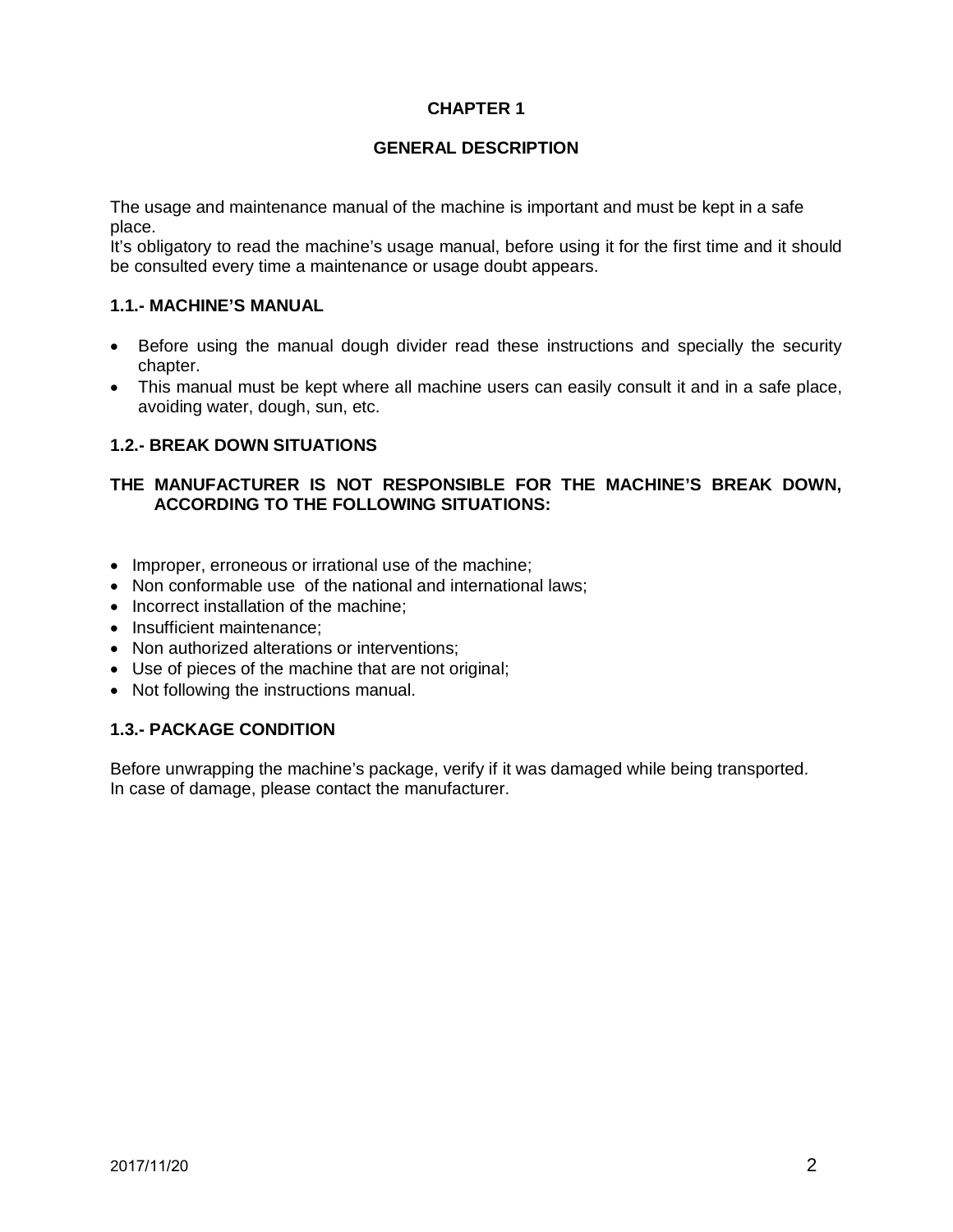### **USING THE MACHINE**

### **2.1.- GENERAL SPECIFICATIONS**

The manual dough divider is a volumetric divider of bread dough.

### **2.2.- MACHINE'S PARTICULARITIES**

The manual divider DMF divides dough into equal weight portions, for DMF3xx the dough cweight from 750 to 3000g and the DMF8xxx from 900 to 8000g.

# **2.3.- INCORRECT USAGE**

This machine was specially made to divide volumetrically the dough usually used in the bakery industry.

Other use of the machine is considered incorrect and dangerous.

The manufacturer can't be responsible for any damages made to the machine or people that are improperly using it.

It is not recommend to use other kinds of dough than the bread dough.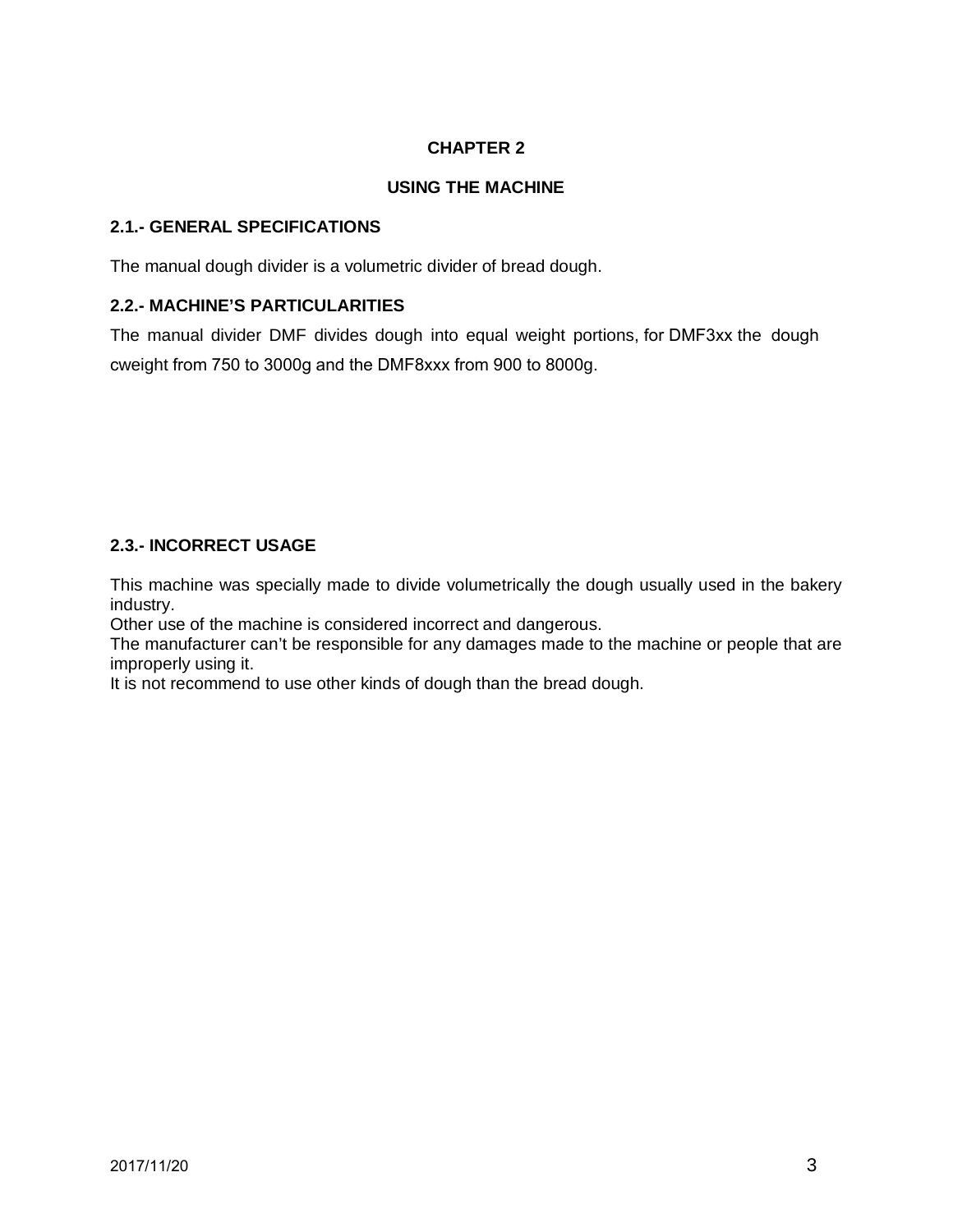# **TECHNICAL INFORMATION**

# **3.1.- TOTAL DIMENSIONS**

Figure 2 shows the machine's total dimension.



**Figure 2** 

Total dimensions of the manual divider:

| <b>Model</b> | D<br><u>r</u> |      | ັ    |      |
|--------------|---------------|------|------|------|
|              | [mm]          | [mm] | [mm] | [mm] |
| <b>MDF</b>   | 630           | 610  | 700  | 1920 |

# **3.2.- TECHNICAL SPECIFICATIONS**

- Superior structure completely made in solid cast iron, gives the machine a compact, stable, resistant, robust and lasting structure.
- The star of the divider is completely made of stainless steel.
- The press is made of POM-C which is in accordance with the food standards.
- The plates are made of stainless steel AISI304, proper for contact with food products, see figure 3.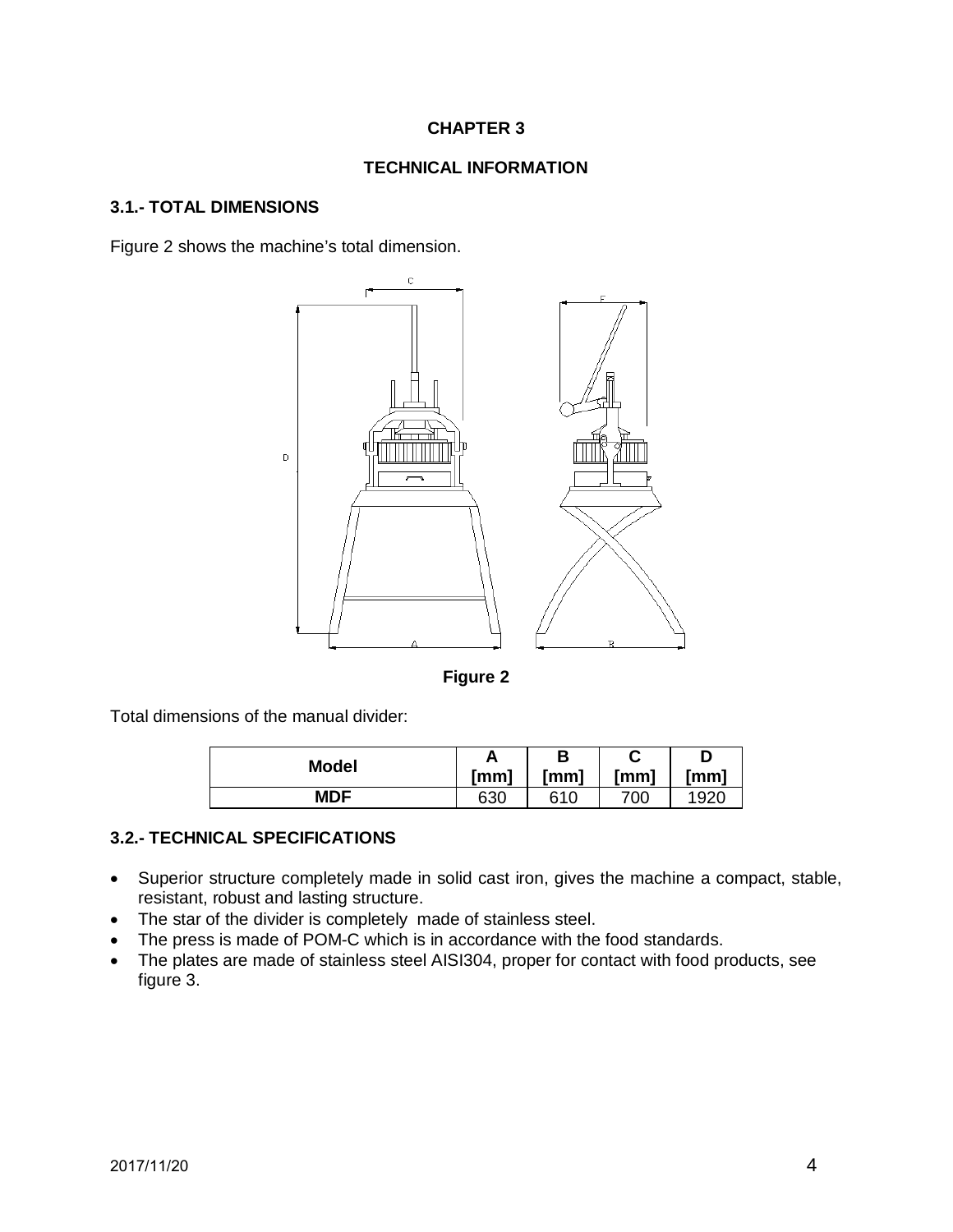

**Figure 3**

- Sliding blades are made of stainless steel.
- High resistance painting, which facilitates cleaning of the machine.
- Easy opening of the head allows easy cleaning of the machine

# **3.3.- SECURITY SYSTEMS**

The division and cutting process of the dough is totally mechanical.

The area where the cutting blade is found, is closed with the stainless steel plate when the dough is being pressed and divided.

This plate is also used to transport the dough after being divided.

Warning: The 2.5 mm width blades can cause injury if in contact with skin.

It is preferable to use gloves while cleaning the press and the blades.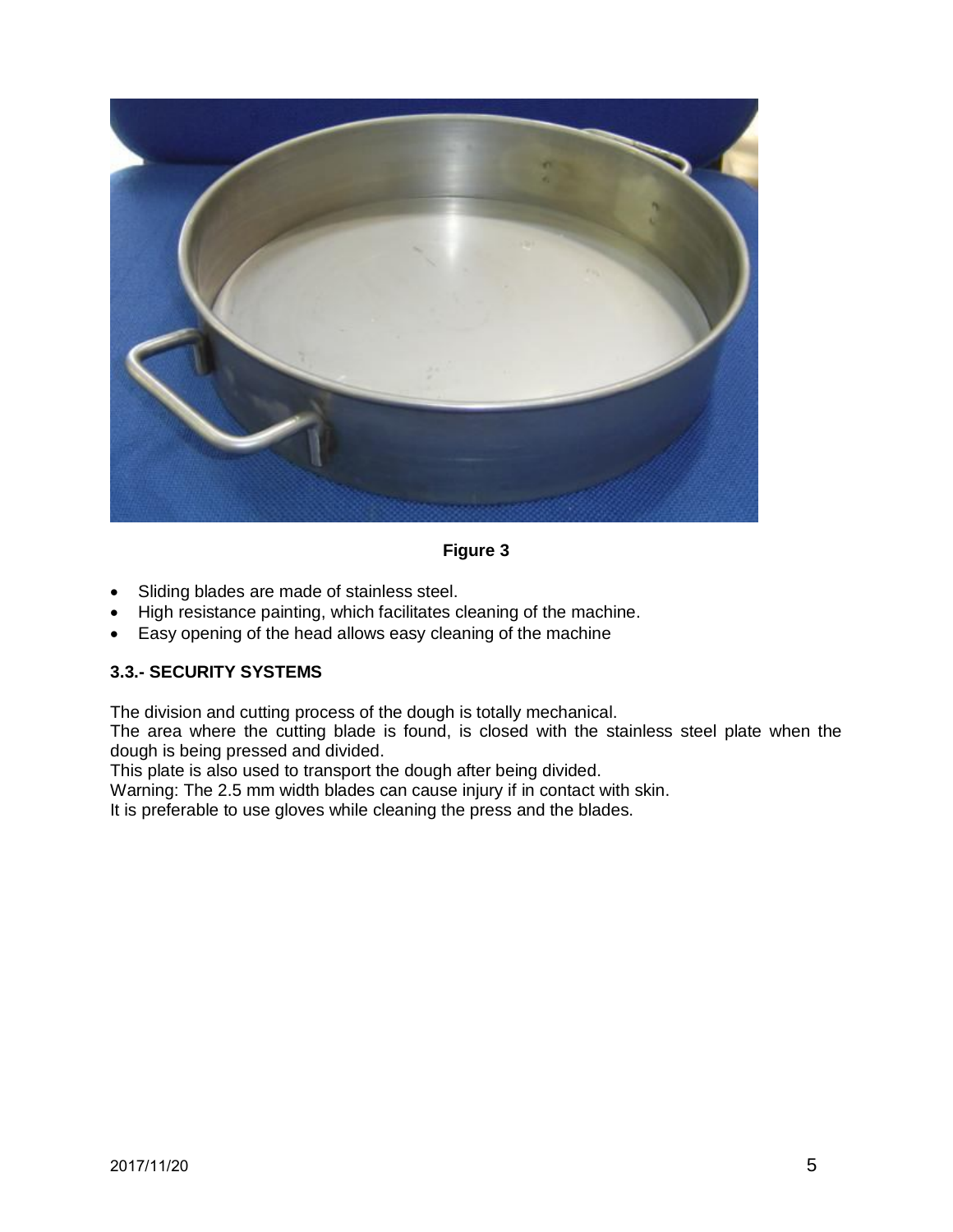### **TRANSPORT AND PLACEMENT**

#### **4.1.- TRANSPORT**

The machine's weight is described in the following grid:

| <b>Models</b> | <b>Weight [kg]</b> |
|---------------|--------------------|
| MDE           |                    |

The machine can be lifted, as shown in the example in figure 4, with adequate cables, ropes, chains or hooks that support the machine's weight in accordance with the drawing above.



**Figure 4** 

# **4.2.- PLACEMENT**

An incorrect installation of the machine could cause material and personal damage, which the manufacturer is not responsible for.

The ground surface on which the machine is placed on to work, should be perfectly rigid, flat and horizontally levelled, to avoid the loss of balance and tumbling of the machine, while it's working. The manual dough divider doesn't need to be fixed to the ground surface , since it has non-stick supports positioned under each leg (see figure 5).



**Figure 5**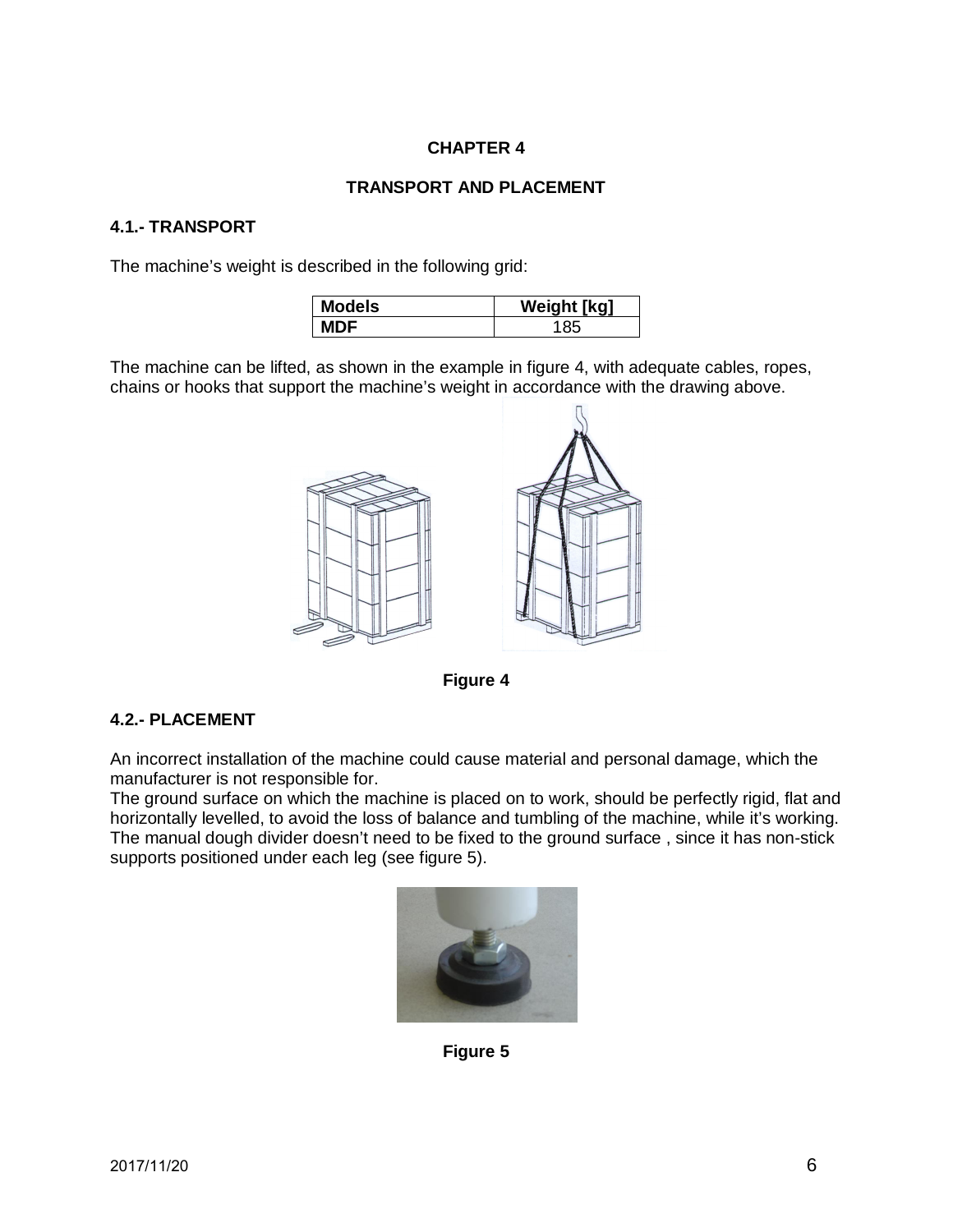#### **FUNCTIONING WITH THE MANUAL DOUGH DIVIDER**

# **5.1.- FUNCTIONS**

- First, place the correct amount of dough on the top of the previously powdered plate with flour flatten the dough with your hands as much as possible in order to fill most of the plate's area.
- Position the plate that collects the dough on top of the solid cast iron board, placing it perfectly under the press and on the back side of the table (figure 6)



**Figure 6** 

- 
- Unlock the blades so it could go down (figure7).

**Figure 7** 

• Push the lever A down in figure 8, with the right hand and press strongly on the dough to flatten it even more (figure 8).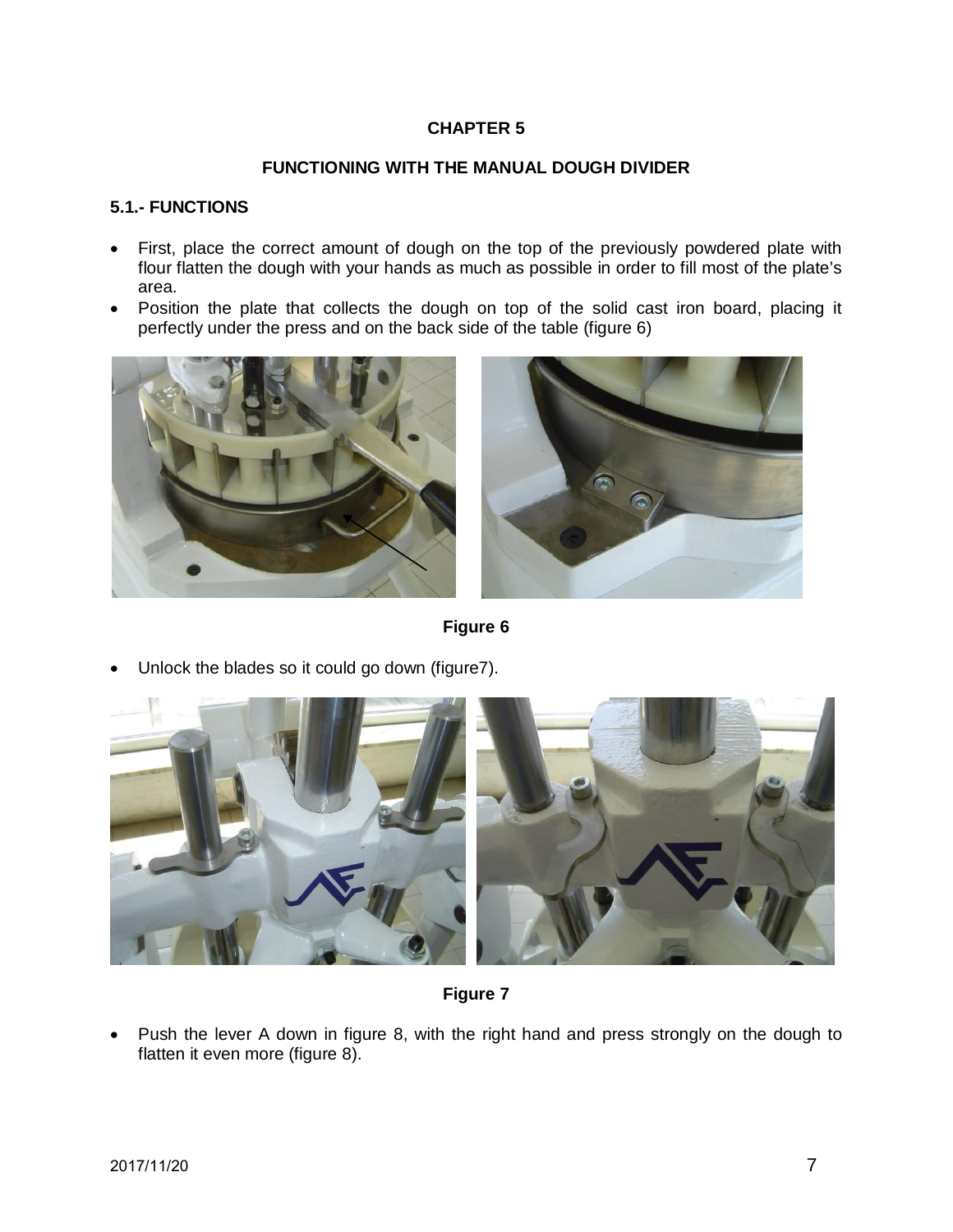

**Figure 8**

 Without letting go of lever A, with your left hand push right to lever B in figure 9, which has the function of releasing the star blade. Press lever A again to lower the star some (figure 9).



**Figure 9**

- Now, the dough is perfectly divided equal portions with equal weight.
- Lift lever A, to the initial position of rest, and take out the plate with the bread perfectly weighed.
- This is the end of the process. To divide more dough, repeat the same process.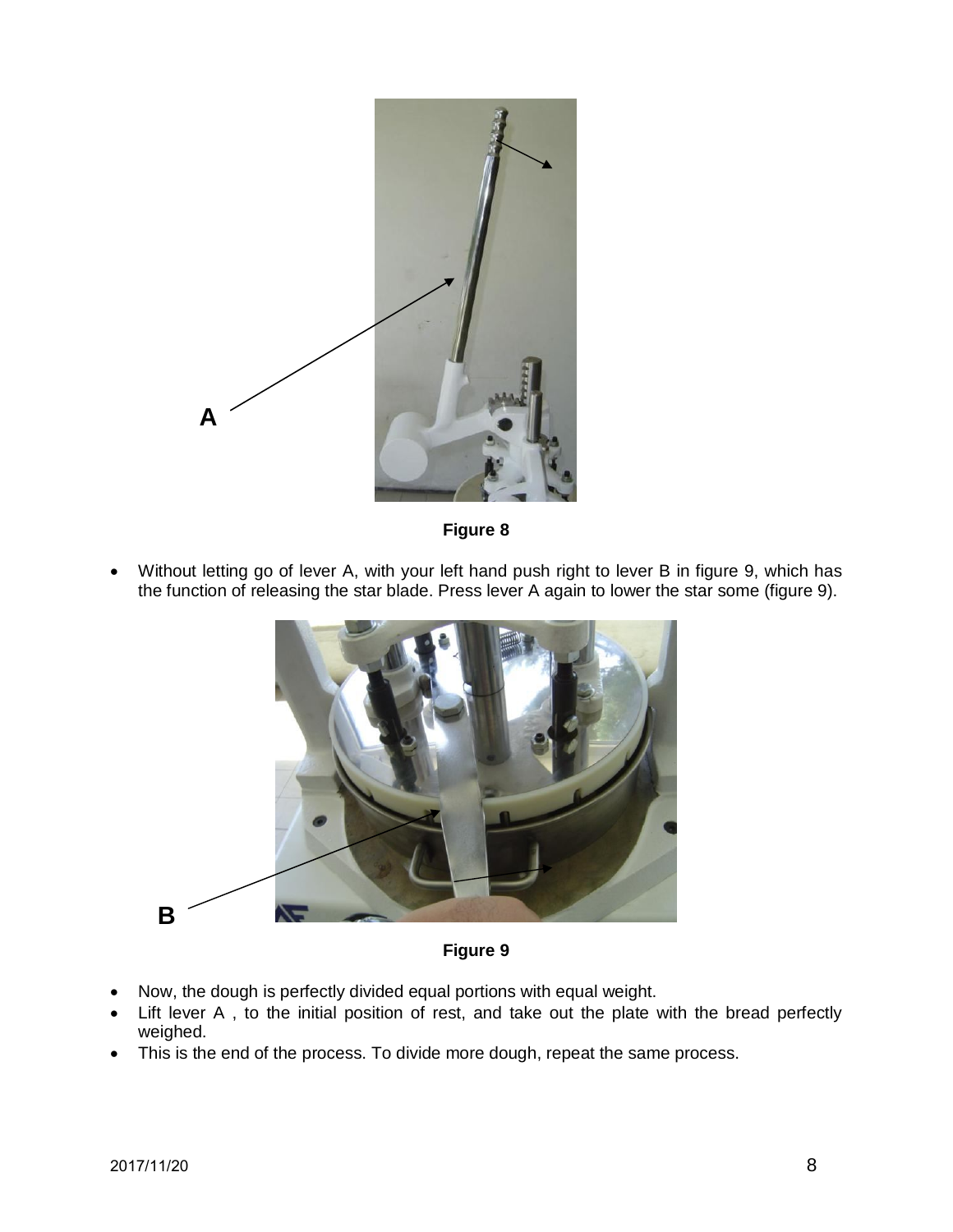# **MAINTENANCE**

# **6.1.- CLEANING THE MACHINE**

Every day, at the end of each working period, it's necessary to clean the press thoroughly, verify that there's no accumulated dough between the star and the groove of the press.

Also clean the stainless plate that collects the remaining dough.

Be careful to clean the flour left on the machine, that way you can get a correct cleaning of the machine when you proceed in the following way:

- Take out the stainless plate and clean it.
- Push the lateral left and right safety pins that fasten the columns to the machine's frame support (figure10)



**Figure 10**

Lift the machine's head and press the pin in figure 11 to keep the machine open.





**Figure 11**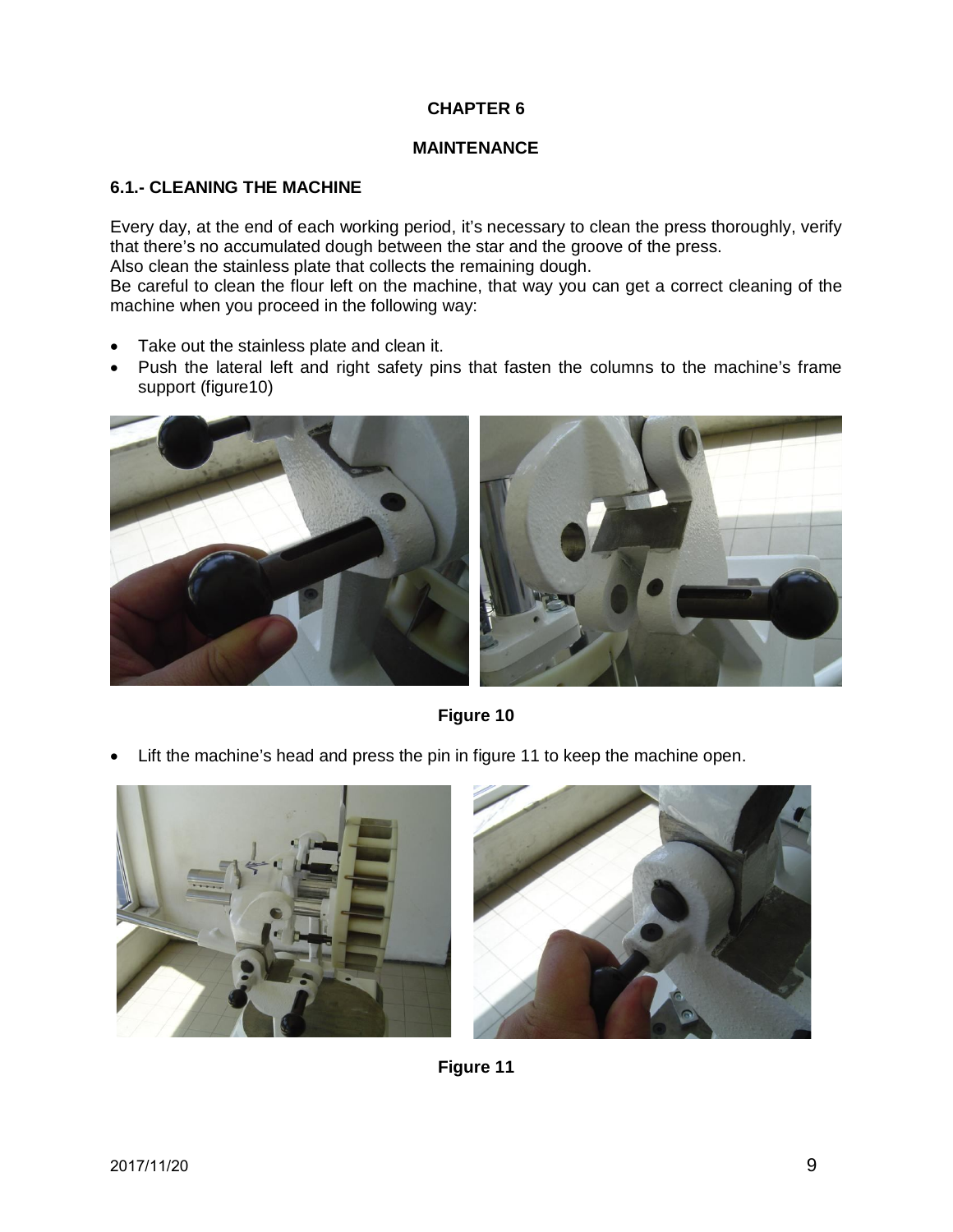Close the cutting blades' locks (figure 12).



**Figure 12**

 Unlock the lever B in figure 9 and push lever A in figure 8, to take out the pressing cutting blade and proceed to it's cleaning.



**Figure 13**

- Clean the blades thoroughly, with a smooth clothe moistened in water. Never use corruptive cleaning products that may destroy the cutting blade.
- To use the machine again, proceed to the previous steps in an inverse form.

WARNING:

DON'T USE ANY TYPE OF OILS TO LUBRICATE THE MACHINE. IF YOU USE OILS, THE FLOUR AND DOUGH WILL REMAIN ON THE MACHINE CAUSING BREAK DOWNS.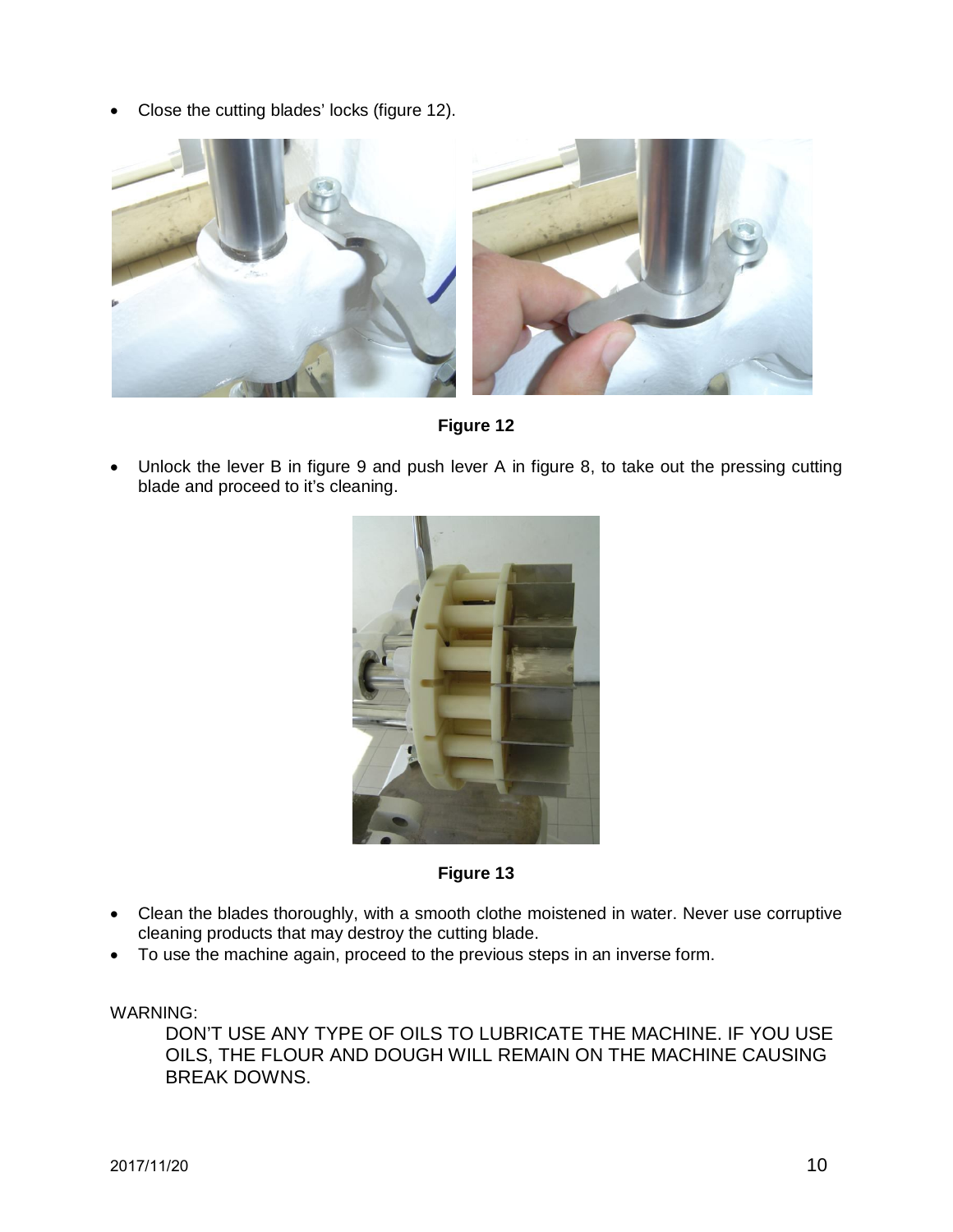#### **SECURITY**

### **7.1.- SECURITY INSTRUCTIONS**

- After the machine is delivered, verify its integrity.
- Please contact a qualified technician authorized by the manufacturer. The repairing of the machine should be done by an agent assistant authorized by the manufacturer and use original pieces.

This manual is part of the machine and must accompany it at all times.

# **7.2.- SPECIAL CARE**

#### **7.2.1.- Cares to have with movable pieces**

All transmissions are potentially dangerous, do not place your hands near the movable pieces while the machine is working, because you can hurts yourself. Don't let anyone near the machine while it is working.

#### **7.2.2.- Hygiene**

The materials that contact the food products are perfectly harmless and non-toxic (stainless steel AISI304 e POM-C).